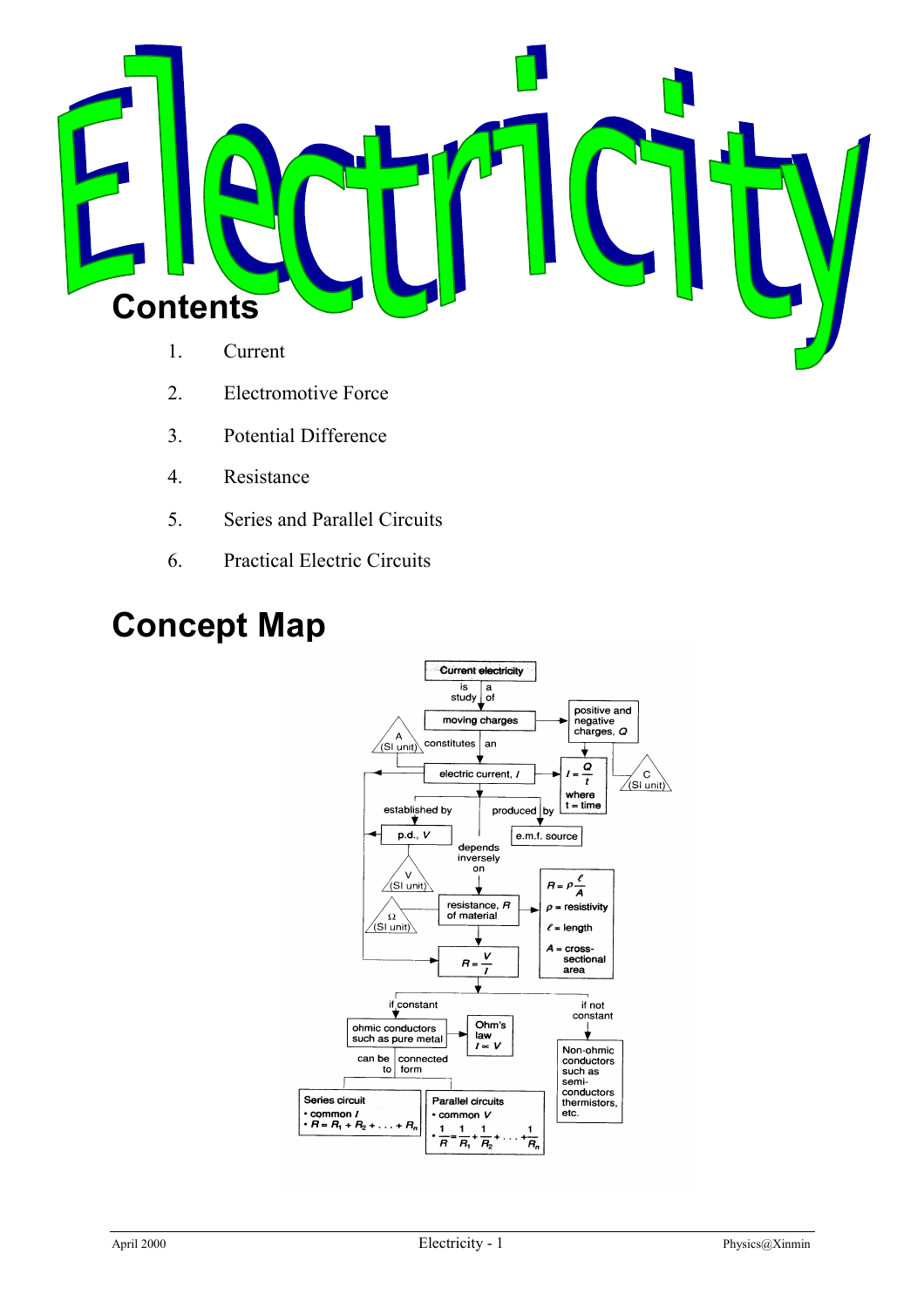# **1. Current**

**Q.** What is Electricity?

**A.** It is the flow of electrons around a wire. We call this flow the **current**.



### **Analogy:**

Electricity flowing in wires is hard to imagine, therefore you may find it easier to relate it to water flowing in pipes.

The Pump will make the water move through the pipe.

The battery makes the current go through the wires.

The water takes energy from the pump to the turbine.

The electrons carry energy from the battery to the motor.

• Free electrons move about randomly in a wire.



conventional electric current

 $\star^{\circ}(\theta)$  or  $(\theta)$  or  $(\theta)$  or  $(\theta)$ 

electron stream

 $\widetilde{\Theta}(\theta) = \widetilde{\Theta}(\theta)$ 

⊕⊕∩<del>∿</del>

 $\bigoplus$  or  $\bigoplus$ 

 $\overline{\Theta}$   $\overline{A}$   $\Theta$   $\overline{B}$ 

 $\Theta$ 

• When the battery is connected across the wire a current flows in the wire. i.e. the electrons in the wire all move in the same direction.)

**Q1.** Which way does the **conventional current** flow around the circuit?

**Q2.** Which way do the electrons flow?

So the direction of the electrons is opposite to that of the conventional current.

#### **Exercise:**

- **1.** Label the + and terminals of the battery.
- **2.** Indicate the direction of the conventional current.
- **3.** Indicate the direction of the flow of electrons.

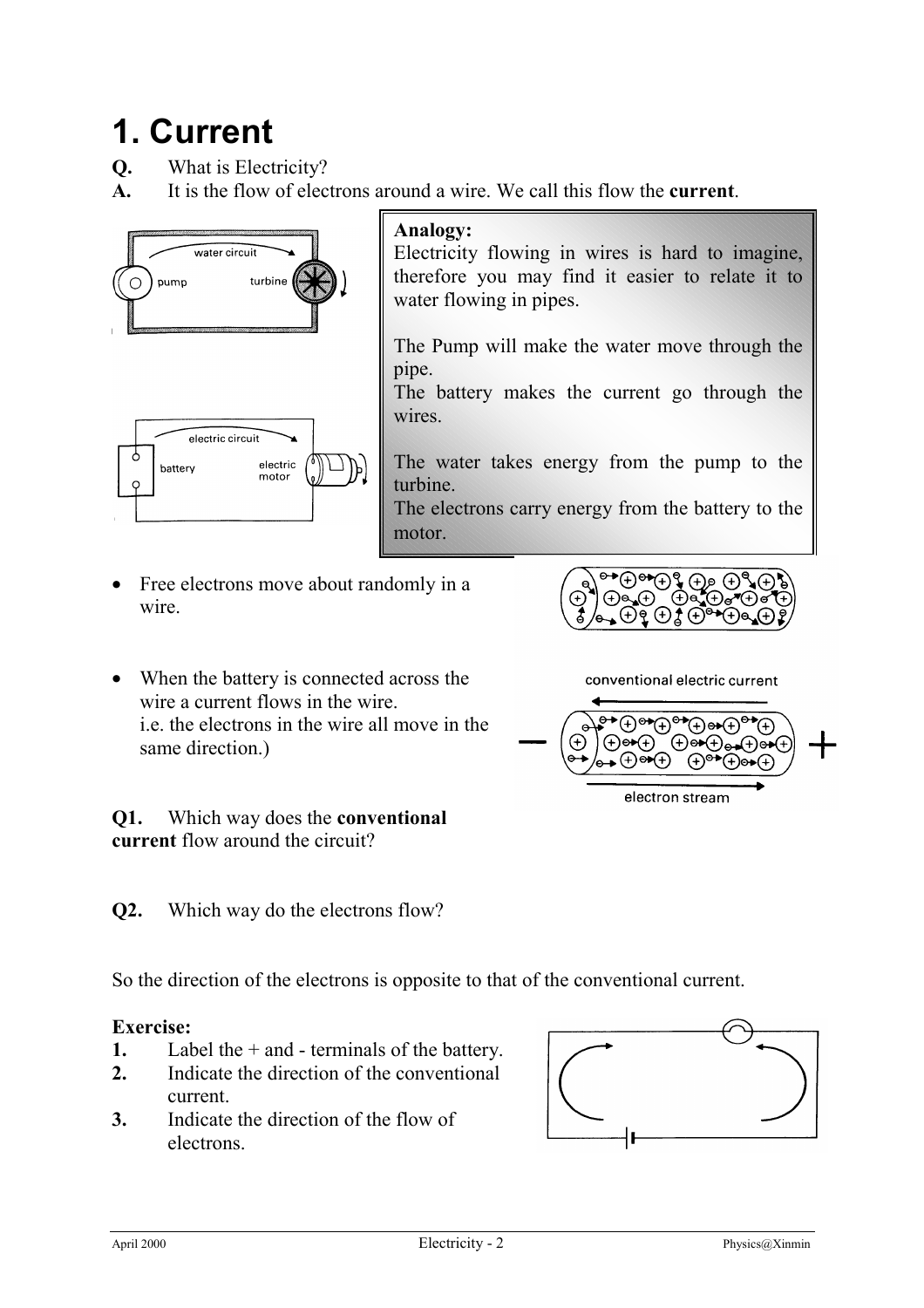## *Measuring Current*

**Q3.** What are the units that current is measured in?

Unit: Symbol:

- **Q4.** What do we measure current with?
- An ammeter is placed at any point along the wire and it will tell us how much current is flowing in the wire.



**Q5.** What do you think you can say about the readings on *ammeter 1* and *ammeter 2* as shown below?



This is generally true:

*the \_\_\_\_\_\_\_\_\_\_\_\_\_ at all points in a \_\_\_\_\_\_\_\_\_\_\_\_\_ circuit is the same.*

**Q6.** Look at the two ammeters below. Are they set up the same?



- **Q7.** What reading is shown on the scale to the right if the ammeter had been connected as in *figure 1*?
- **Q8.** What reading is shown on the scale to the right if the ammeter had been connected as in *figure 2*?

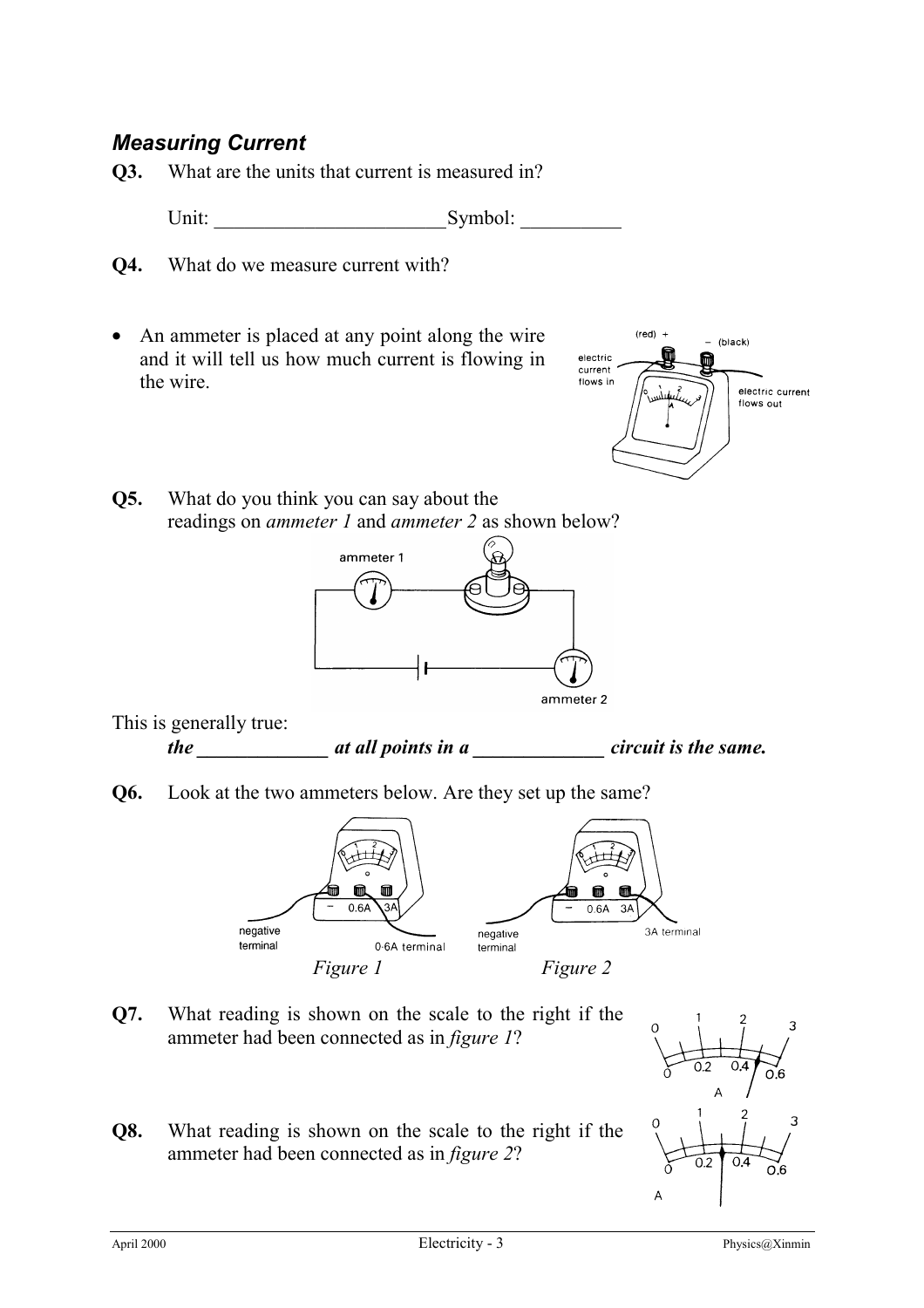## *Electric Circuit Symbols*



- Drawing the picture on the left would be difficult and take a lot of time.
- Much easier is the circuit below drawn using recognised symbols.
- The wires are shown by straight lines.
- All of the components have symbols, some of which look like the component, others do not.

| <b>COMPONENT</b>                 | <b>CIRCUIT SYMBOL</b> | <b>COMPONENT</b>    | <b>CIRCUIT SYMBOL</b> |
|----------------------------------|-----------------------|---------------------|-----------------------|
| Joined wires                     |                       | Fuse                |                       |
|                                  |                       |                     |                       |
| Wires crossing                   |                       | Solenoid            |                       |
| (not connected)                  |                       | (coil of wire)      |                       |
| Switch                           |                       | 2-way switch        |                       |
| Electric Cell                    |                       | Earth               |                       |
| <b>Battery</b><br>(joined cells) |                       | Voltmeter           |                       |
| <b>AC Power Supply</b>           |                       | Ammeter             |                       |
| Light Bulb                       |                       | Galvanometer        |                       |
|                                  |                       | (sensitive ammeter) |                       |
| Resistor                         |                       | Capacitor           |                       |
| Rheostat<br>(variable resistor)  |                       | Transformer         |                       |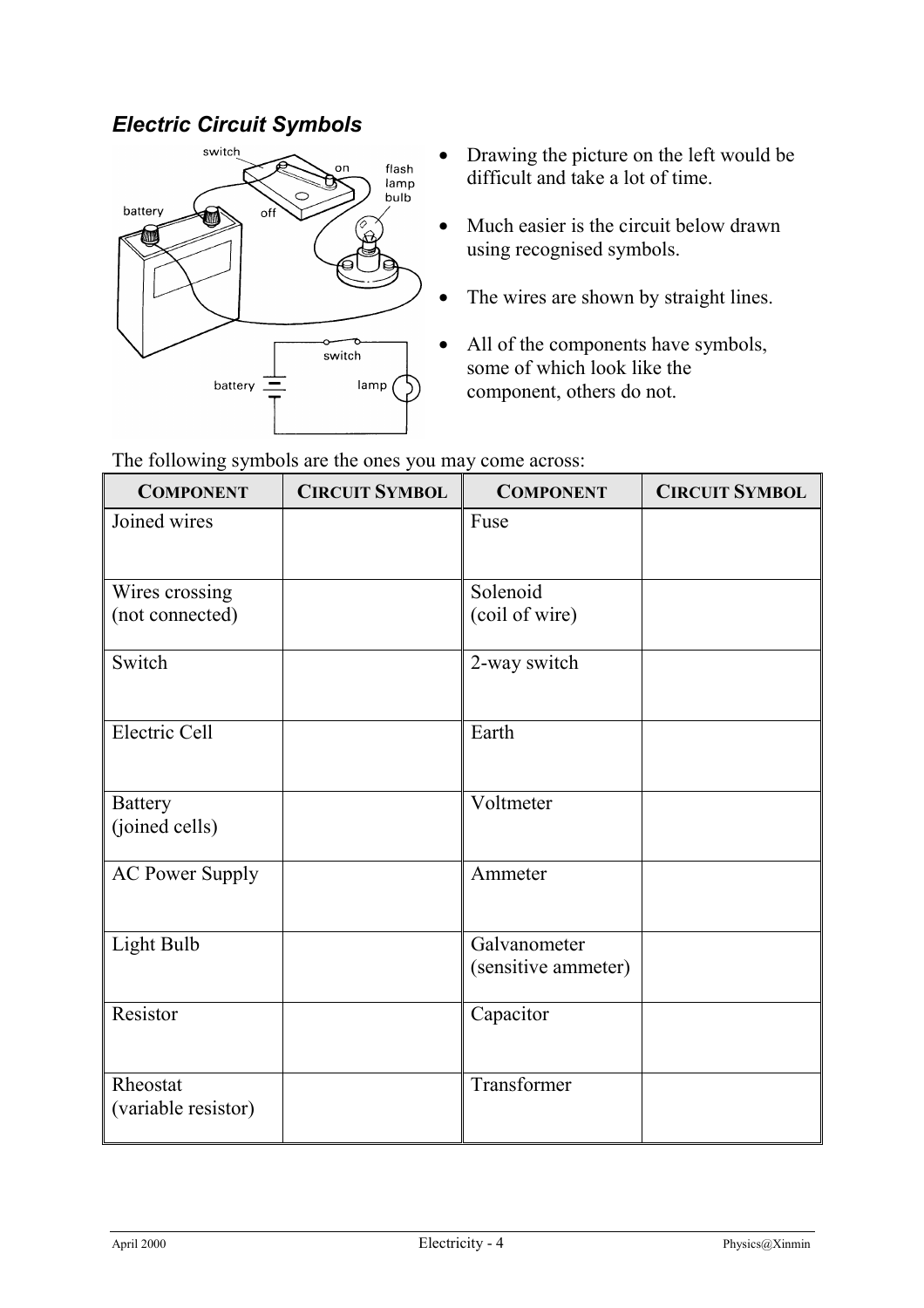# **2. Electromotive Force**

- **Q.** What is Electromotive Force?
- **A.** It is the force that makes the charges move around the circuit.

## *EMF Source*

A device which changes energy into electrical energy.

## **Examples:** Cell (or battery) Chemical energy  $\rightarrow$  Electrical energy Generator (or dynamo) Kinetic energy  $\rightarrow$  Electrical energy Thermocouple Thermal energy  $\rightarrow$  Electrical energy

When a charge passes through a cell it gains energy from the cell.

This energy will later be dissipated in the rest of the circuit as the charge moves through the circuit.

The **electromotive force** of a cell is the **energy transfer** from non-electrical forms to electrical forms when **one coulomb of charge passes through the cell**.



Where  $E =$ 

 $W =$  $Q =$ 

### *Measuring EMF*

The unit for EMF is the EMF is measured with a  $\blacksquare$ 

**Q.** Complete the diagram to show a voltmeter could be connected to the battery to measure its voltage.

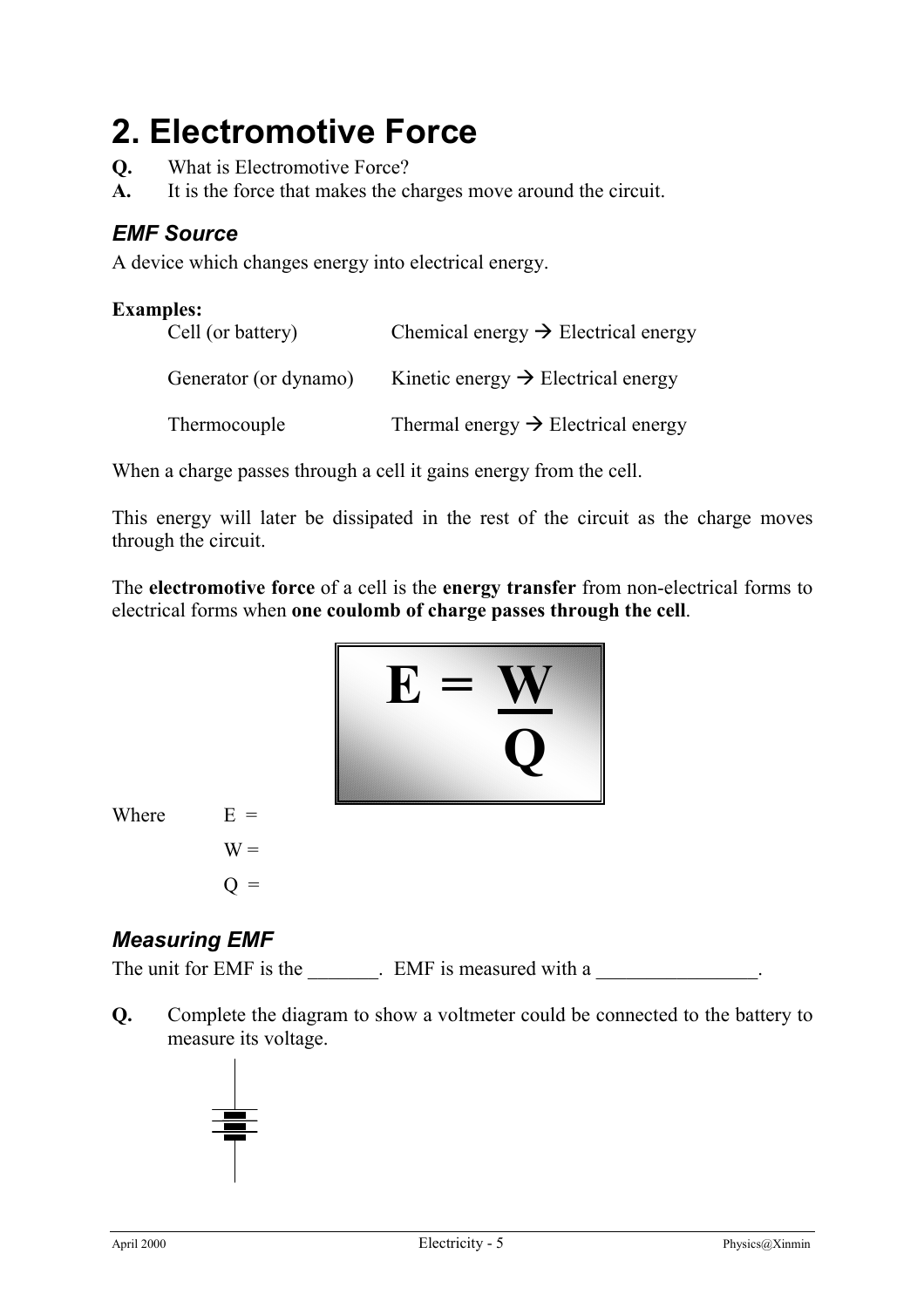#### **Example:**

The e.m.f. of a cell is 1.5 V. What energy is dissipated by the cell if it drives 0.4 C of charge round the circuit?

Using 
$$
E = \frac{W}{Q}
$$
  
\n
$$
W = \underset{0.6 \text{ J}}{E Q} = 0.4 \text{ C}
$$
\n
$$
E = 1.5 \text{ V} \text{ charge, } Q = 0.4 \text{ C}
$$
\n
$$
W = \underset{0.6 \text{ J}}{E Q} = 0.6 \text{ J}
$$

#### **Questions:**

1. The e.m.f. of a cell is 4 V. What energy is dissipated by the cell if it drives 8 C of charge round the circuit?

2. What is the e.m.f. of a cell if it uses 4.2 joules of energy as it pushes 6 coulombs of charge round a circuit?

3. The e.m.f. of a cell is 4 V. What energy is dissipated by the cell in 20 seconds if a current of 2 amperes flows in the circuit? *(Hint: you will first need to find how much charge flows round the circuit.)*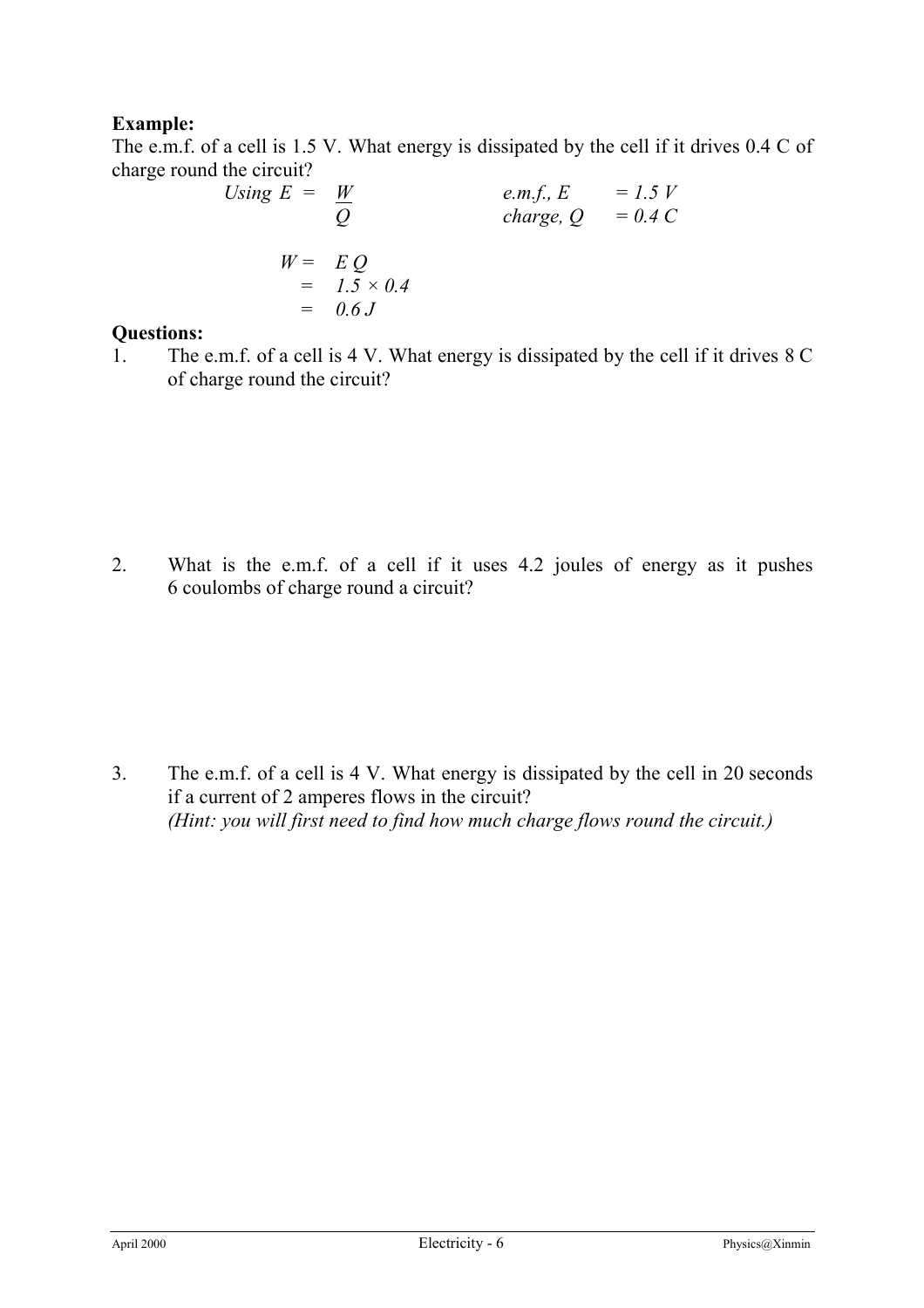# **3. Potential Difference**

**Q.** Where does the light and heat energy produced by a light bulb come from? **A.**

Just as energy is converted to electrical energy in the cell, in a bulb (or other similar electrical component) the electrical energy is converted to other forms of energy.

This form of energy conversion is known as a potential difference (p.d.).

#### **SI Unit:**

The equation for potential difference is



Where  $V =$ 

 $W =$  $O =$ 

## *Measuring Potential Difference*

Potential difference is measured in a similar manner to e.m.f. - that is with a voltmeter.

The circuit on the right shows the set up for measuring the potential difference across the resistor **R**.

Almost zero current flows through the voltmeter.



#### **Example:**

120 J of electrical energy are converted in a bulb as 10 coulombs of charge passes through the bulb. What is the voltage across the bulb?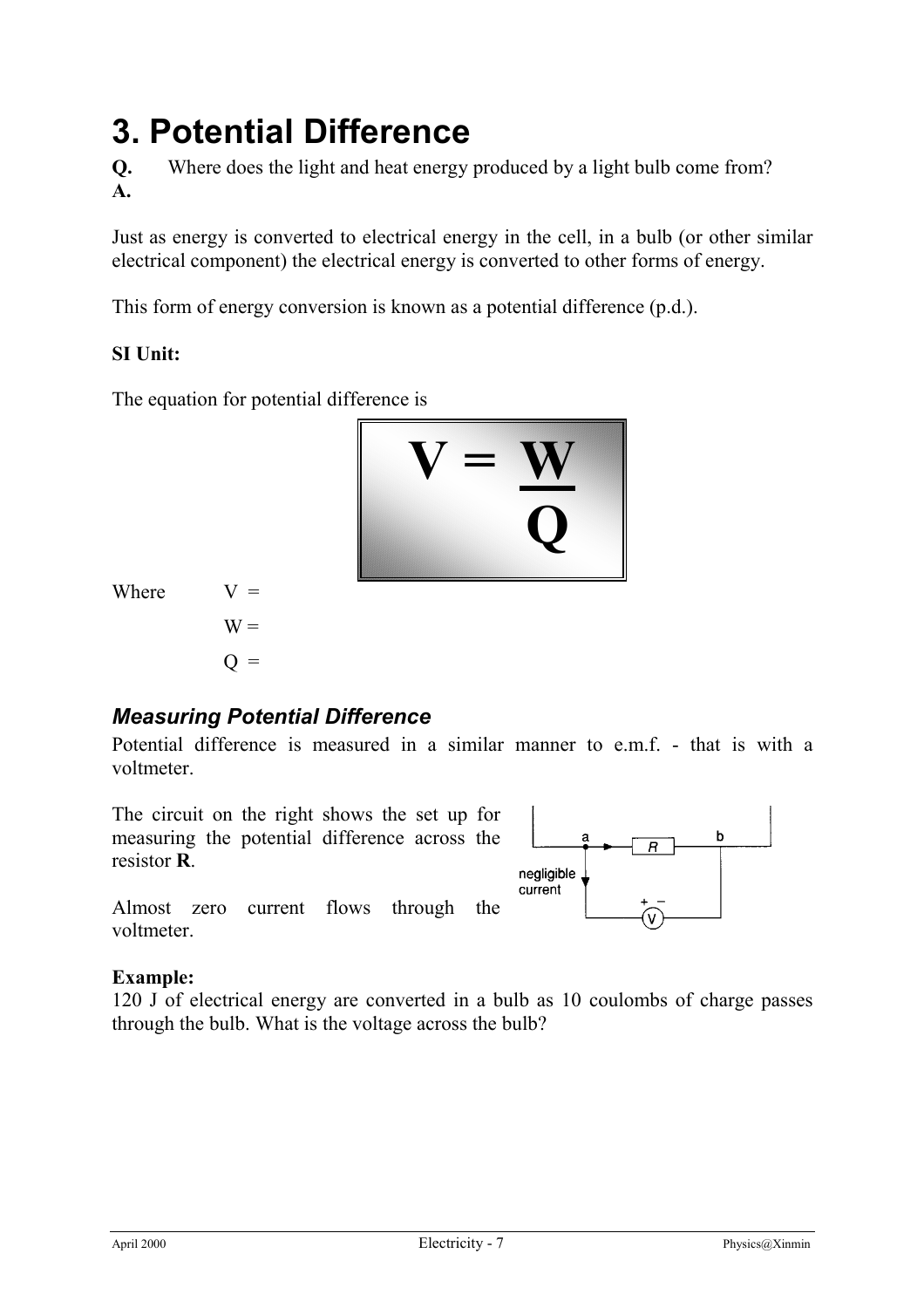# **4. Resistance**

Current in a circuit depends upon the e.m.f. of the cell and the electrical resistance of the circuit. Resistance reduces the current flowing in a conductor (similar to friction reducing the speed of a moving object.)

### **Definition:**

*Resistance of a conductor is the ratio of the potential difference across the conductor to the current flowing through the conductor.*

#### **Unit:**

The equation for resistance is



Where  $V =$ 



#### **Examples:**

1. What is the value of the given resistor R?



2. What is the current flowing through the following circuit if the bulb has a resistance of 50  $Ω$ ?

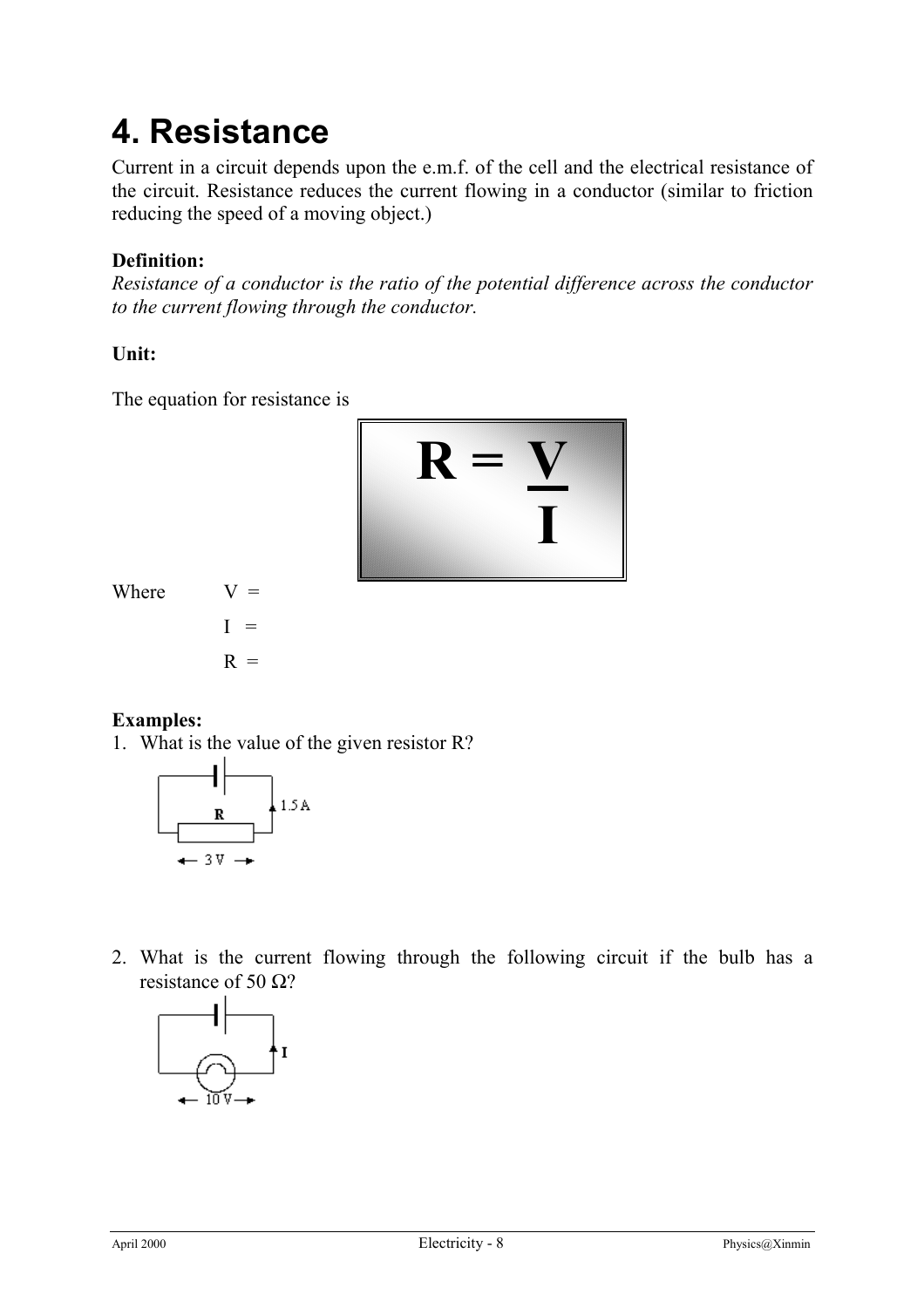#### **Questions:**

- **Q1.** Draw the circuit symbol for a fixed resistor.
- **Q2.** Do all conductors have resistance? Or do some conductors allow electricity to flow easier that others?
- **Q3.** Is the resistance of a copper wire large or small? For most cases what value do we take for the resistance of a copper wire?
- **Q4.** What is the purpose of using resistors in an electric circuit?
- **Q5.** What is the meaning of the coloured bands often found around ceramic resistors?

#### *Measuring Resistance*

To measure the resistance of the component **R**, we use the following circuit:



We can find the current flowing through **R** from the ammeter reading.

We can find the potential difference across **R** from the voltmeter reading

**R** can be calculated from the equation:

$$
V = I R
$$

#### **Example:**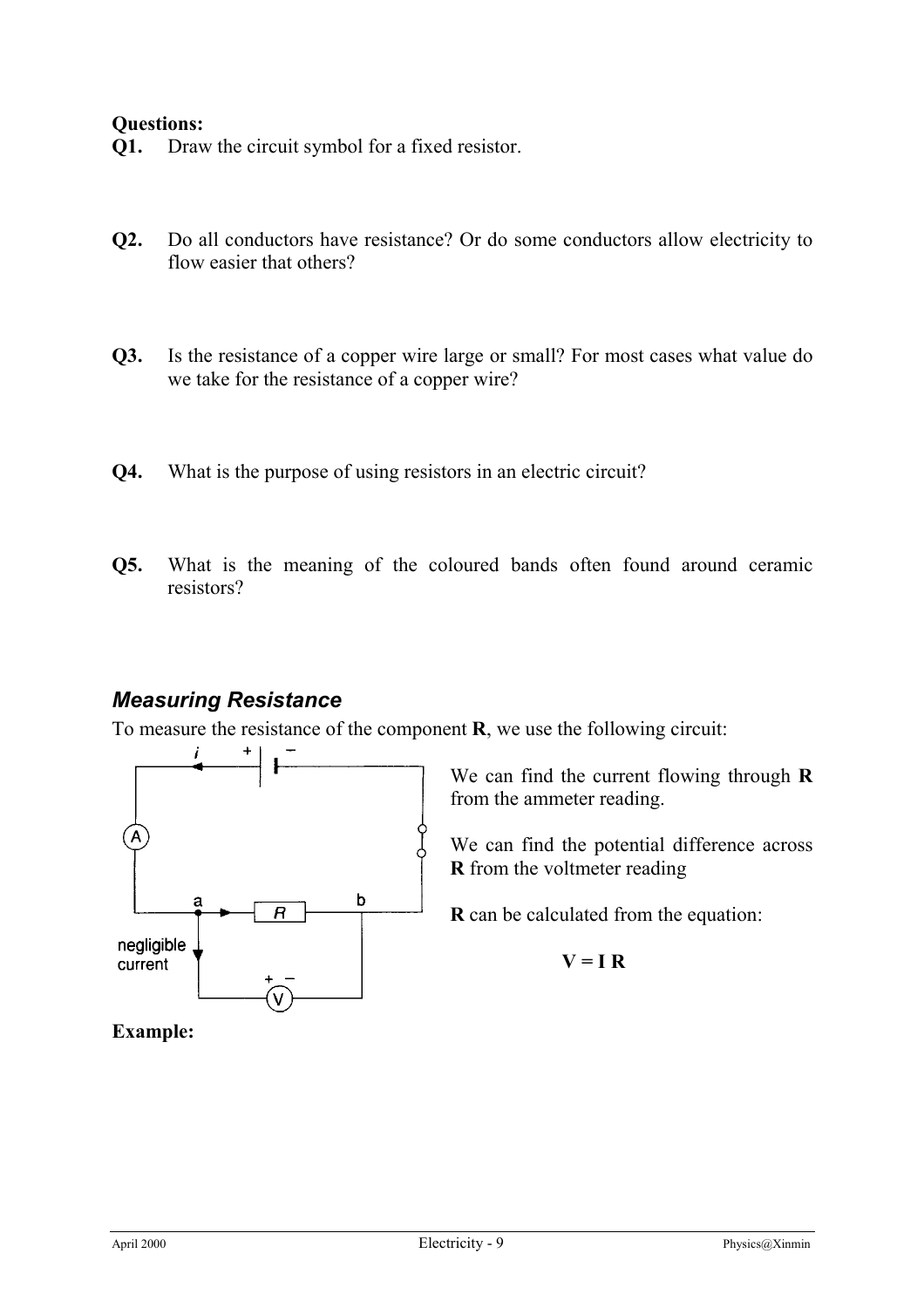## *Ohm's Law* **Ohm's Law states that:**

**Q.** Ohm's Law can be expressed as an equation:



Where 
$$
V =
$$

 $I =$ 

### *Investigating Ohm's Law*

To measure the resistance of the component **X**, to see if it obeys Ohm's Law the following circuit is used:



Redraw the circuit using the standard circuit symbols.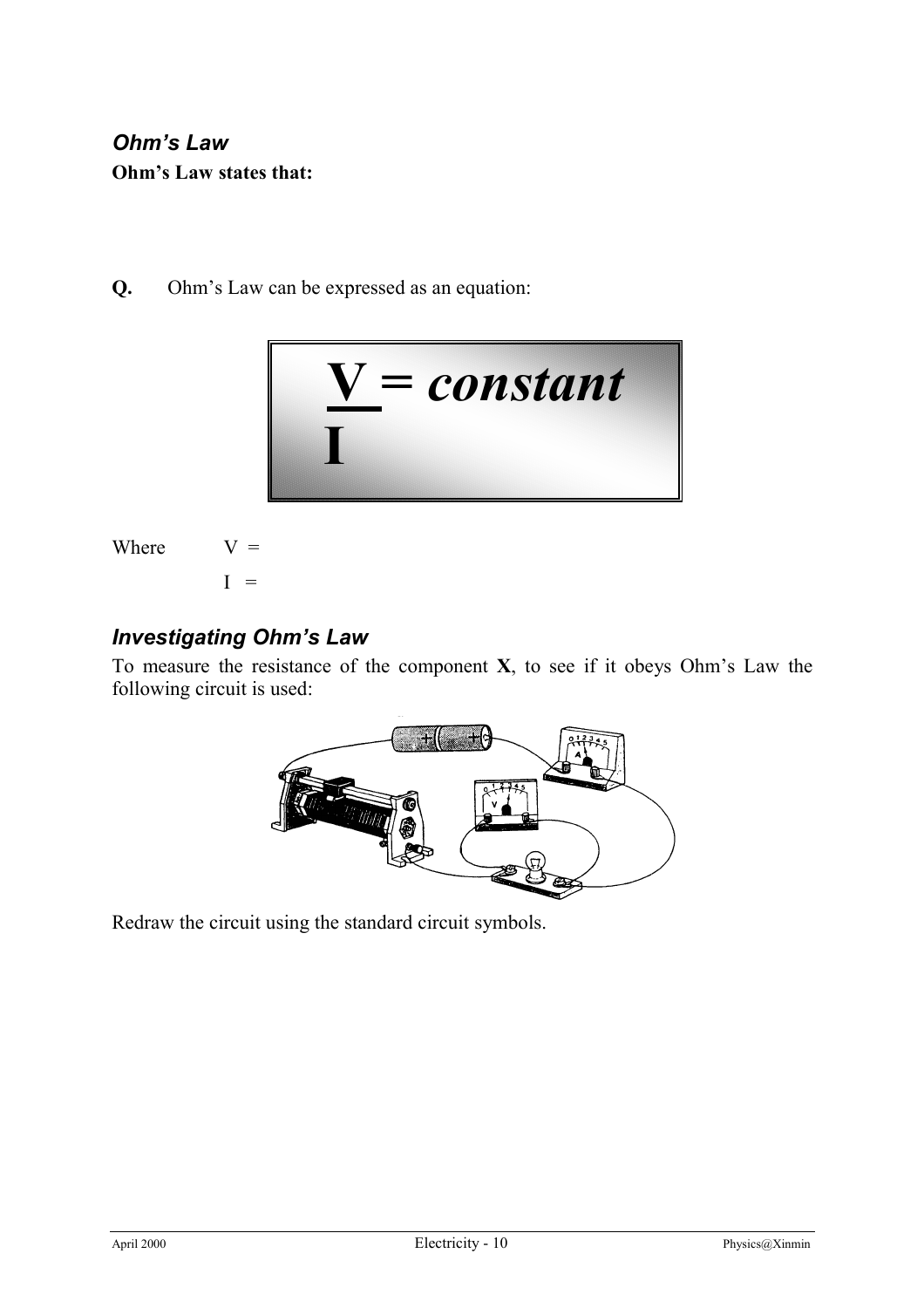What is the purpose of the rheostat in the circuit?

#### **The Rheostat**



Which terminals should the rheostat be connected to so that the current in a circuit could be altered? Show the path of the current when connected this way.

#### **Example:**

When the potential difference across a resistor, **R**, is 4 V the current passing through it is 2 A.

- a) What is the resistance of the resistor, **R**?
- b) If the p.d. across **R** is doubled to 8 V, will the resistance of **R** change?
- c) What will be the current passing through the bulb?
- d) When the current is increased to a much higher value the resistor becomes hot. Would you still expect it to obey Ohm's Law? Why?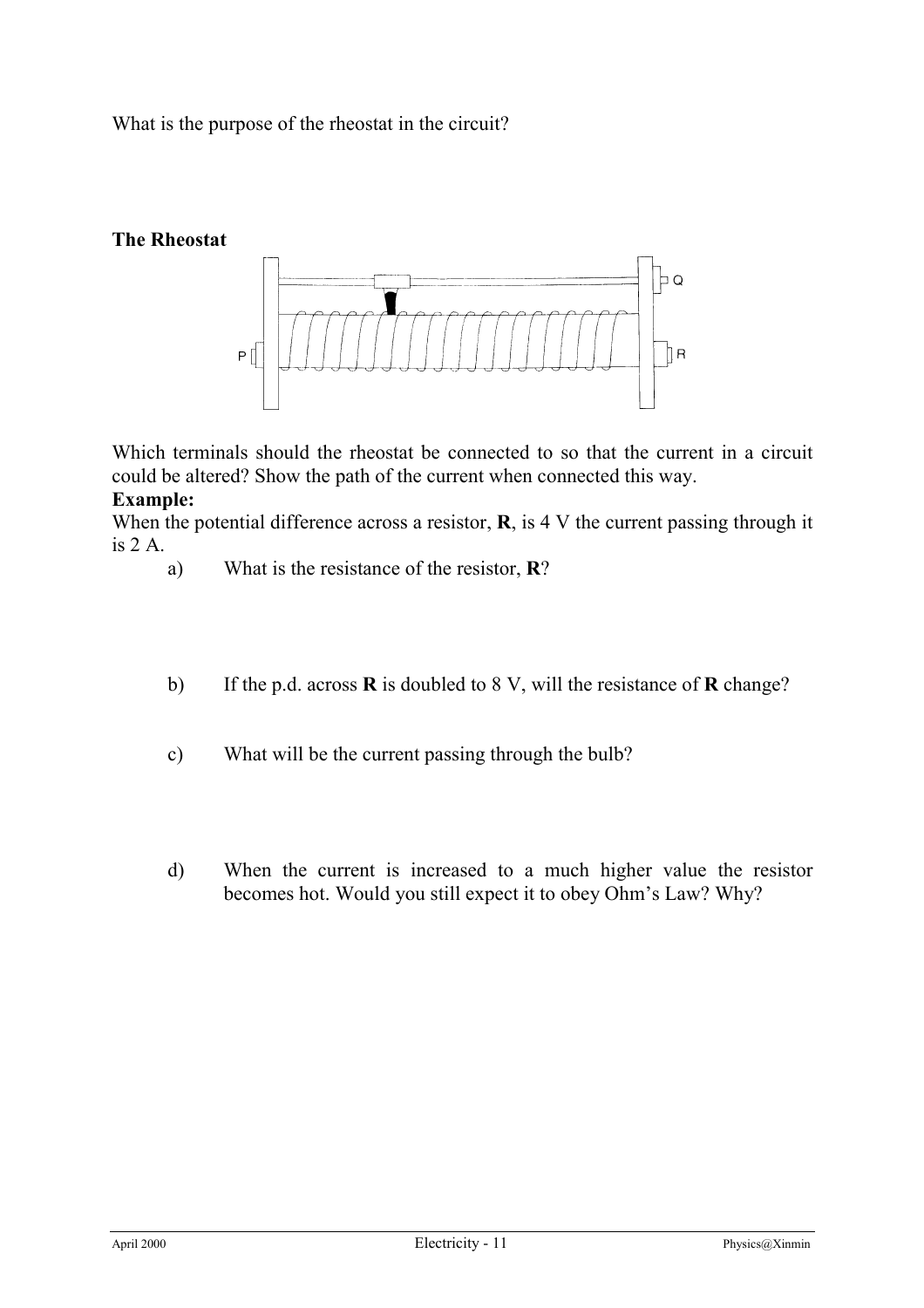## *I/V Characteristic Graphs*

If we plot the current against the voltage (p.d.) for a component we can see at a glance whether it obeys Ohm's Law

#### **I/V Graph for an Object Obeying Ohm's Law**

For a pure metal at a constant temperature Ohm's Law is obeyed and the Current-Voltage graph (I/V graph) would look like this:



What is it about the graph that tells us this electrical component obeys Ohm's Law?

How could the resistance be found from this graph?

What is the resistance of the resistor shown on this graph?

#### **I/V Graph for an object not obeying Ohm's Law - Bulb**



A bulb does not obey Ohm's Law. It produces the following I/V characteristic graph.

Explain why the bulb does not obey Ohm's Law as the current through the bulb becomes large.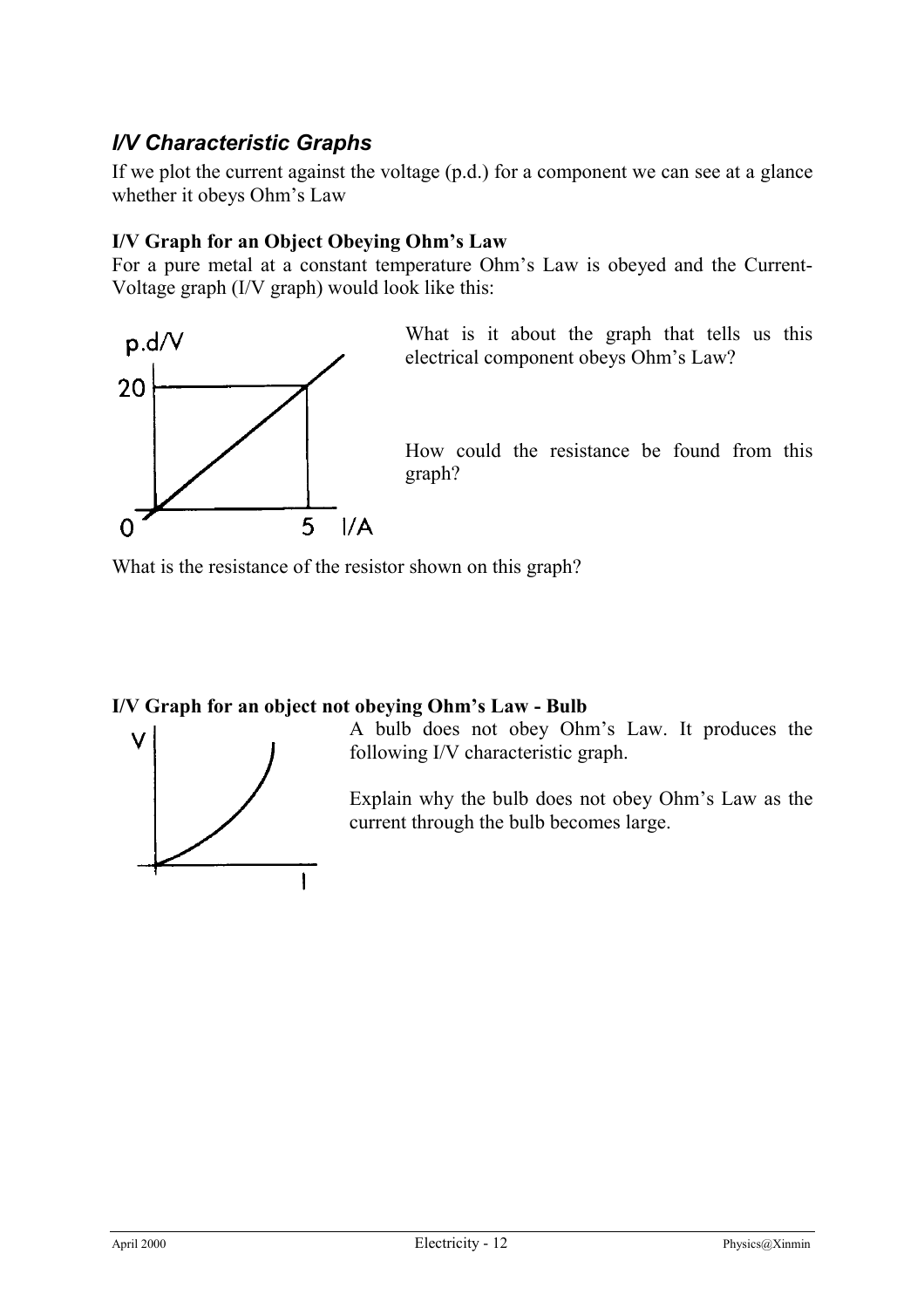## *Factors Affecting Resistance*

There are several factors that affect the resistance of an object such as a wire: **1. Cross-sectional area of wire**

**Q.** Is it easier to drink Coca-Cola through a thick straw or a thin straw?



- **Q.** Which of the above wires will allow electricity to pass through the easiest?
- **Q.** Which of the above wires has the greatest resistance?

#### **2. Length of wire**



**Q.** Which of the above wires has the greatest resistance?

#### **3. Material wire is made from**

Wires of the same length and thickness but made of different materials will have a different resistances. This is because they have different **resistivities**. (**Units:** Ωm)

| <b>MATERIAL</b> | <b>RESISTIVITY</b>      |                  |
|-----------------|-------------------------|------------------|
| Silver          | $1.6 \times 10^{-8}$ Om | (good conductor) |
| Iron            | $10 \times 10^{-8}$ Om  | (conductor)      |
| Polythene       | $\sim 10^{16}$ Om       | (good insulator) |

#### **Summary:**

The 3 factors that affect resistance are:

- **1.**
- **2.**
- **3.**
-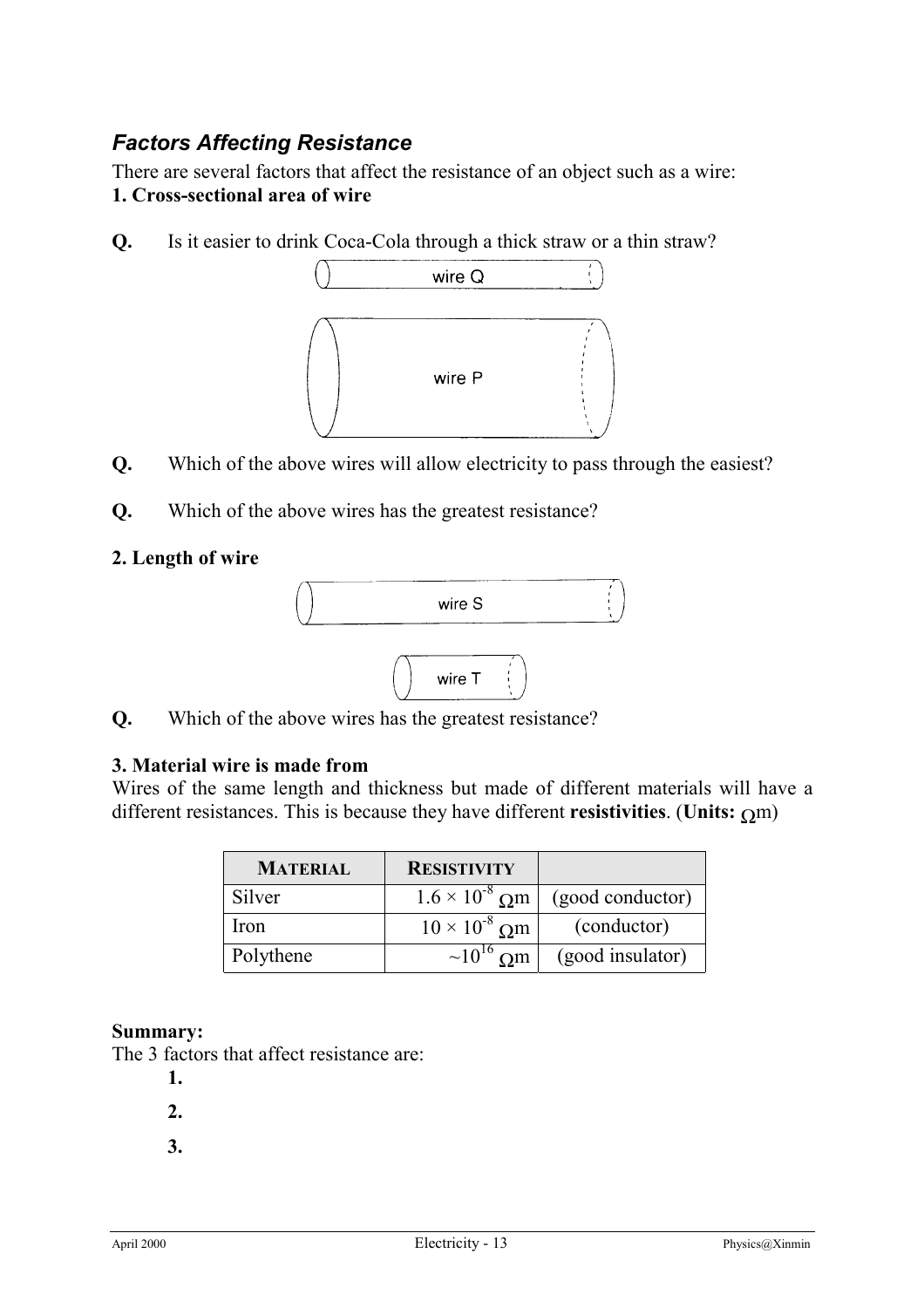These can be placed together to find resistance:



#### **Examples:**

**Q1.** What is the resistance of a 1.5 m long piece of wire if it has a cross-sectional area of 2  $\times$  10<sup>-8</sup> m<sup>2</sup> and a resistivity of 4  $\times$  10<sup>-8</sup> Qm?

**Q2.** What is the length of a piece of wire in a solenoid if the solenoid has a total resistance of 20  $\Omega$  and the wire has a cross-sectional area of  $4 \times 10^{-8}$  m<sup>2</sup> and a resistivity of  $10 \times 10^{-8}$  Qm?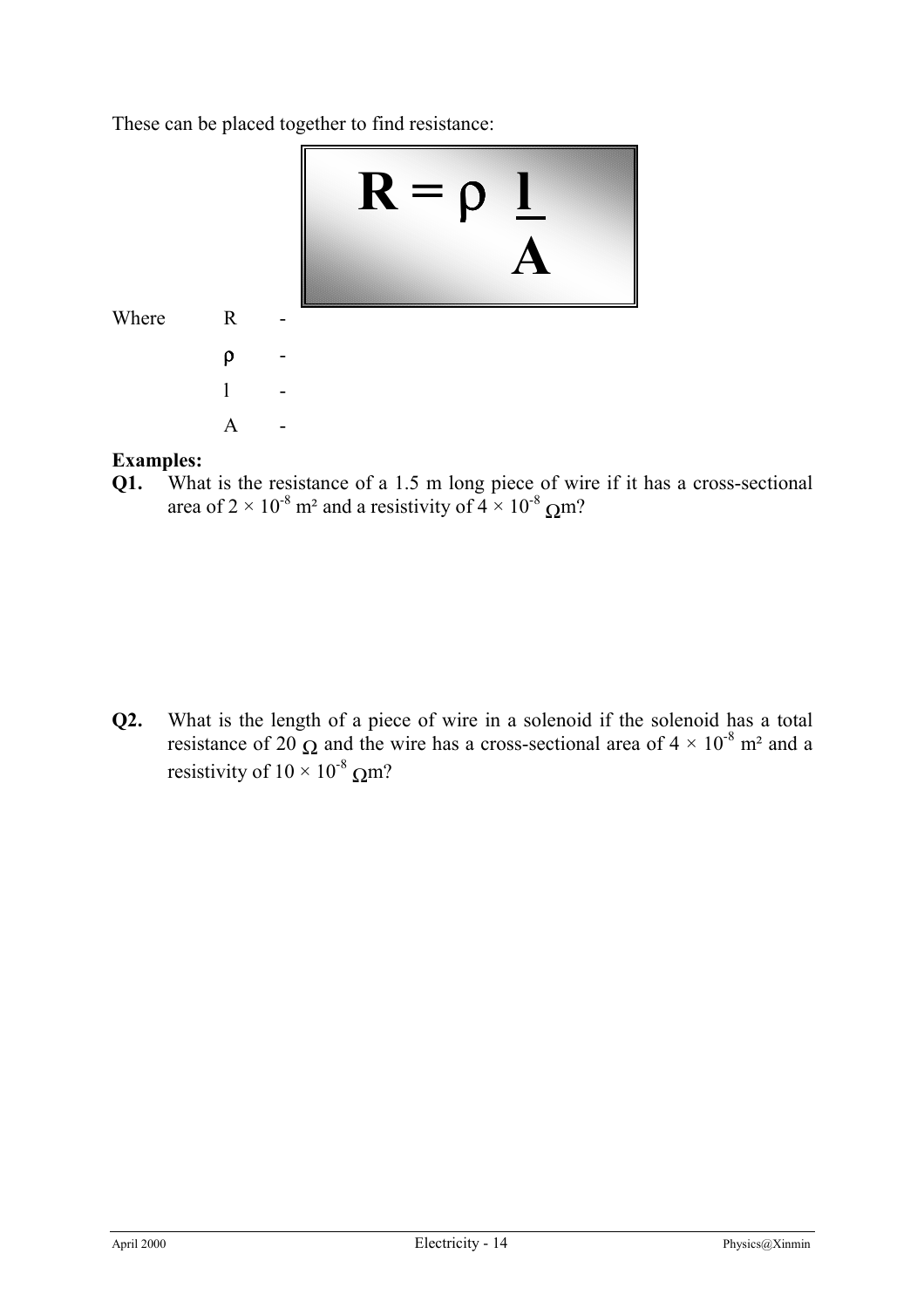# **5. Series and Parallel Circuits**

## *Series Circuits*

Circuits in which all of the components are placed so that there is only one path for the current to go around are called series circuits.



- The current passing through each bulb is the
- **The sum of the potential differences across the bulbs is equal to the**

## *Parallel Circuits*

**\_\_\_\_\_\_\_\_\_\_\_\_\_\_\_\_.**

Circuits in which the components are placed so that there are two or more paths for the current to go around are called parallel circuits.

**\_\_\_\_\_\_\_\_\_\_\_\_\_\_\_\_\_\_\_\_\_\_\_\_\_\_\_\_\_\_\_\_\_\_\_\_\_\_\_\_\_\_\_\_\_\_\_\_\_\_\_\_\_\_\_\_\_\_\_\_\_\_\_\_\_\_.**



• **The potential difference across each bulb is equal to the EMF of the**

**\_\_\_\_\_\_\_\_\_\_\_\_\_\_\_\_\_\_\_\_\_\_\_\_\_\_\_\_\_\_\_\_\_\_\_\_\_\_\_\_\_\_\_\_\_\_\_\_\_\_\_\_\_\_\_\_\_\_\_\_\_\_\_\_\_\_.**

• **The sum of the currents in the bulbs is equal to the equal to the**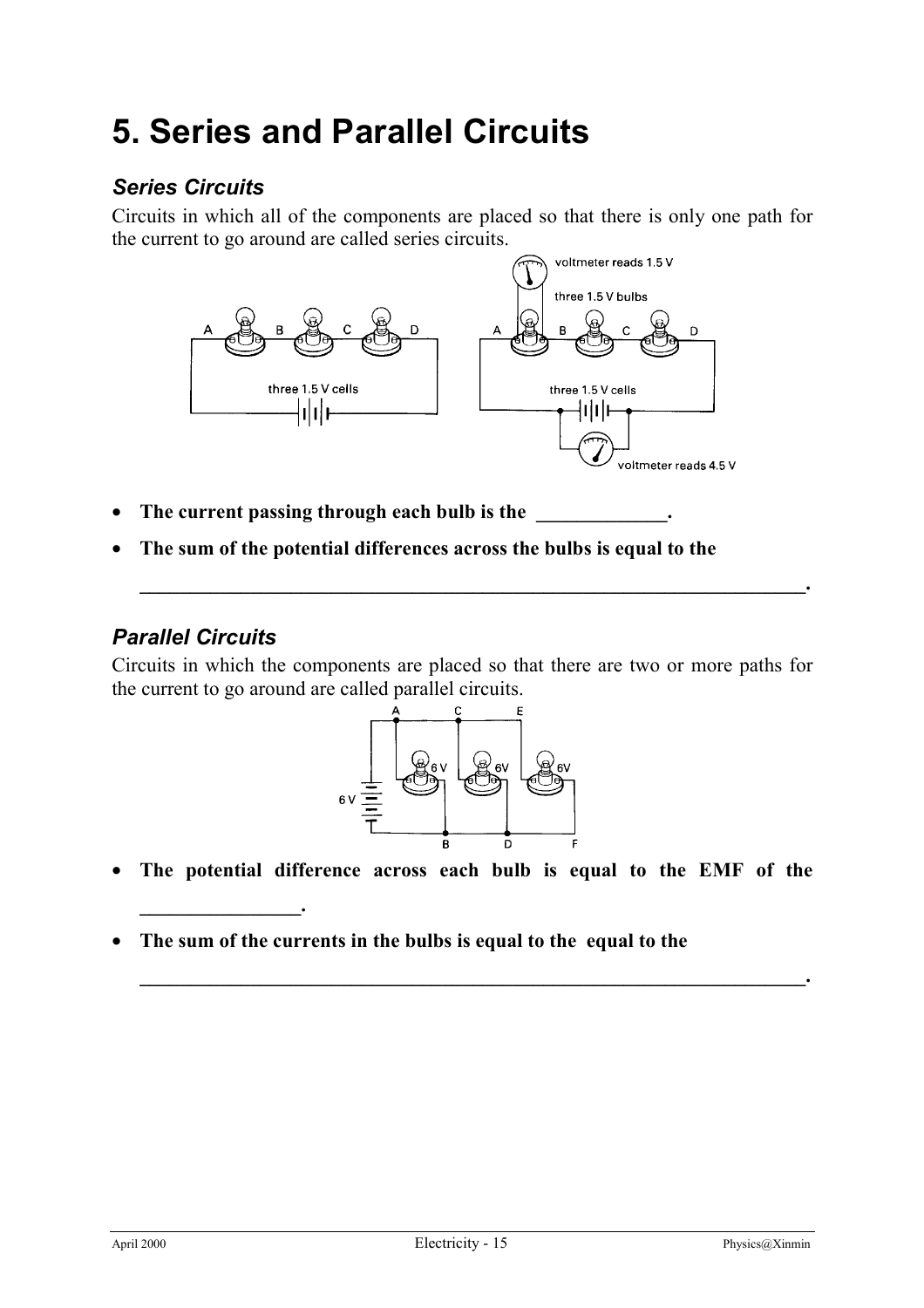Most circuits will contain some components that are in series and some that are in parallel.

**Example:**



### *Effective Resistance*

When we have two or more resistors in a circuit we can see what the combined effect of their presence is. This is known as the effective resistance of the resistors.

#### **Resistors in Series**

The following three resistors have a current I passing through them.



*This circuit is equivalent to...* ...*this one.* 

Thus the effective resistance of  $\mathbf{R}_1$  and  $\mathbf{R}_2$  and  $\mathbf{R}_3$  is  $\mathbf{R}$ .

If the resistors were identical to each other the following would apply:



In general,

 $R_{Total} = R_1 + R_2 + R_3 + ...$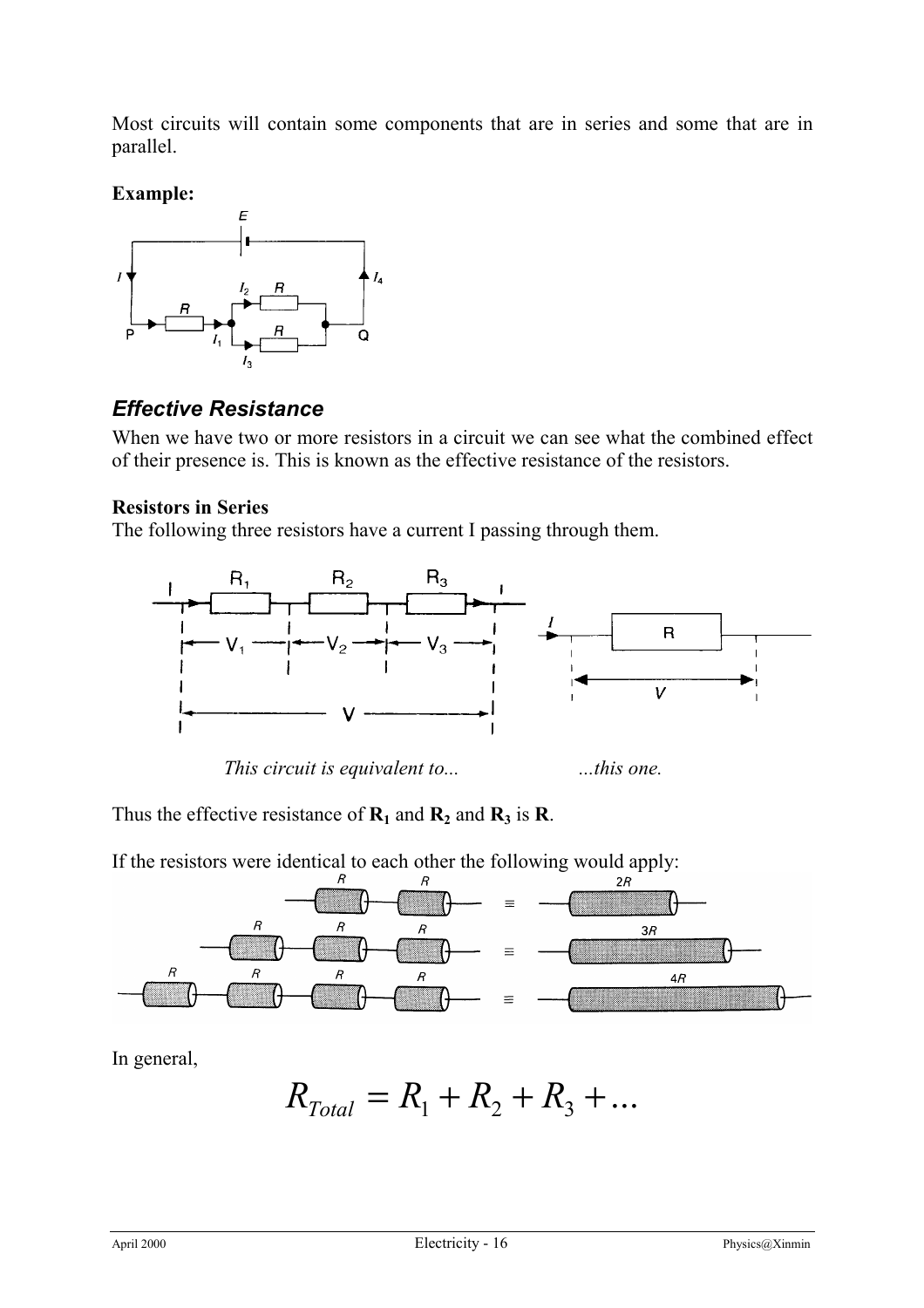#### **Resistors in Parallel**

The following three resistors have a potential difference V across them.



*This circuit is equivalent to...* ...*this one.* 

If the resistors were identical to each other the following could be used:



Where the effective resistance of the circuit, R, is given by the general equation:

$$
\frac{1}{R_{\text{Total}}} = \frac{1}{R_1} + \frac{1}{R_2} + \frac{1}{R_3} + \dots
$$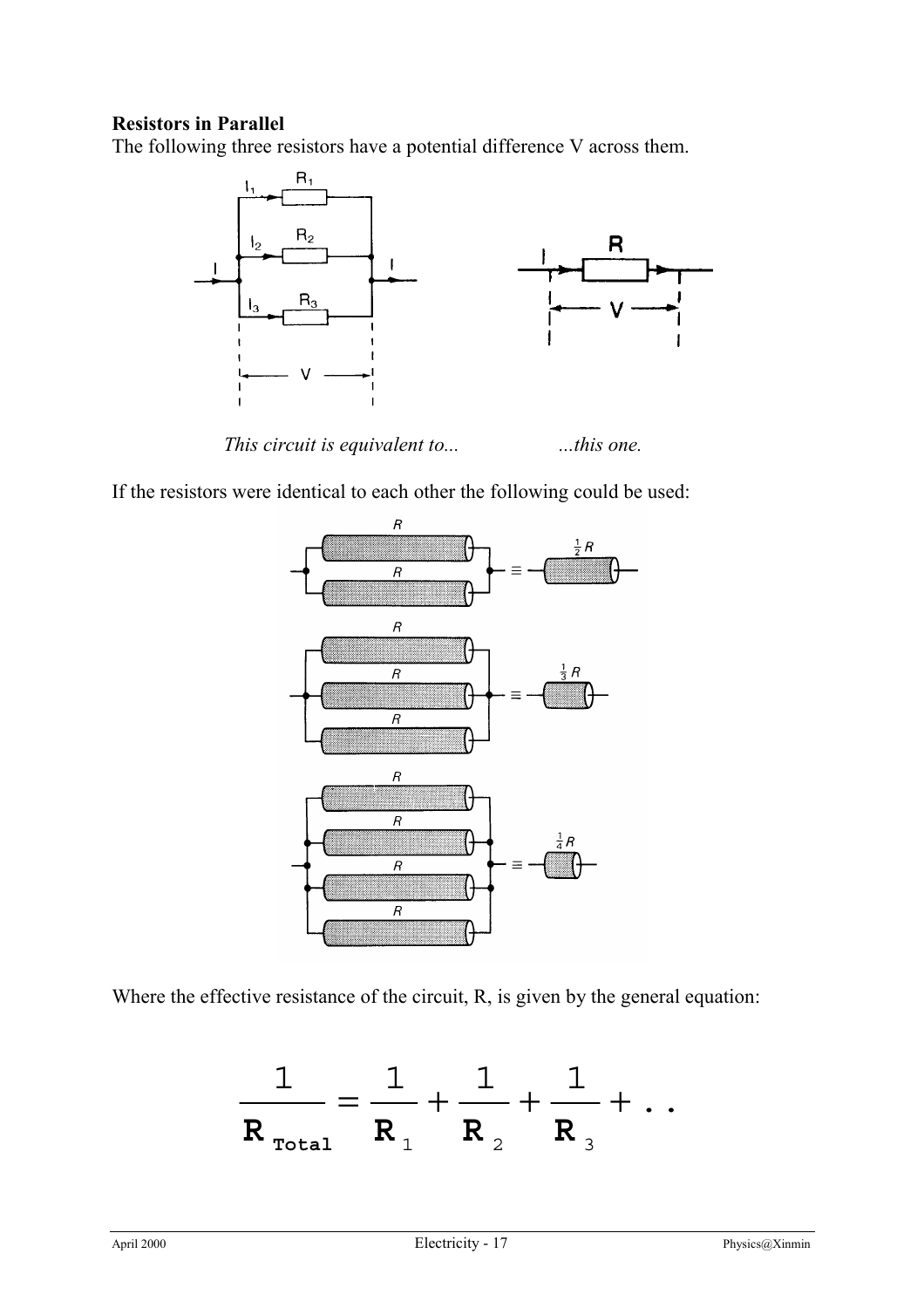# **6. Practical Electric Circuits**

*In this section we will be considering the use of electricity in our homes.*

When an electric appliance is used electrical energy is changed into other forms of energy. For the following appliances state the energy changes that take place.



### *Power*

Power is defined as the rate at which energy is released:



**Unit:**

#### **Notes:**

- Other common units are:
	- 1 milliwatt (mW) is one thousandth of a watt,
	- 1 kilowatt (kW) is one thousand watts,
	- 1 megawatt (MW) is one million watts.
- This equation often used with the resistance equation **V**=**IR**.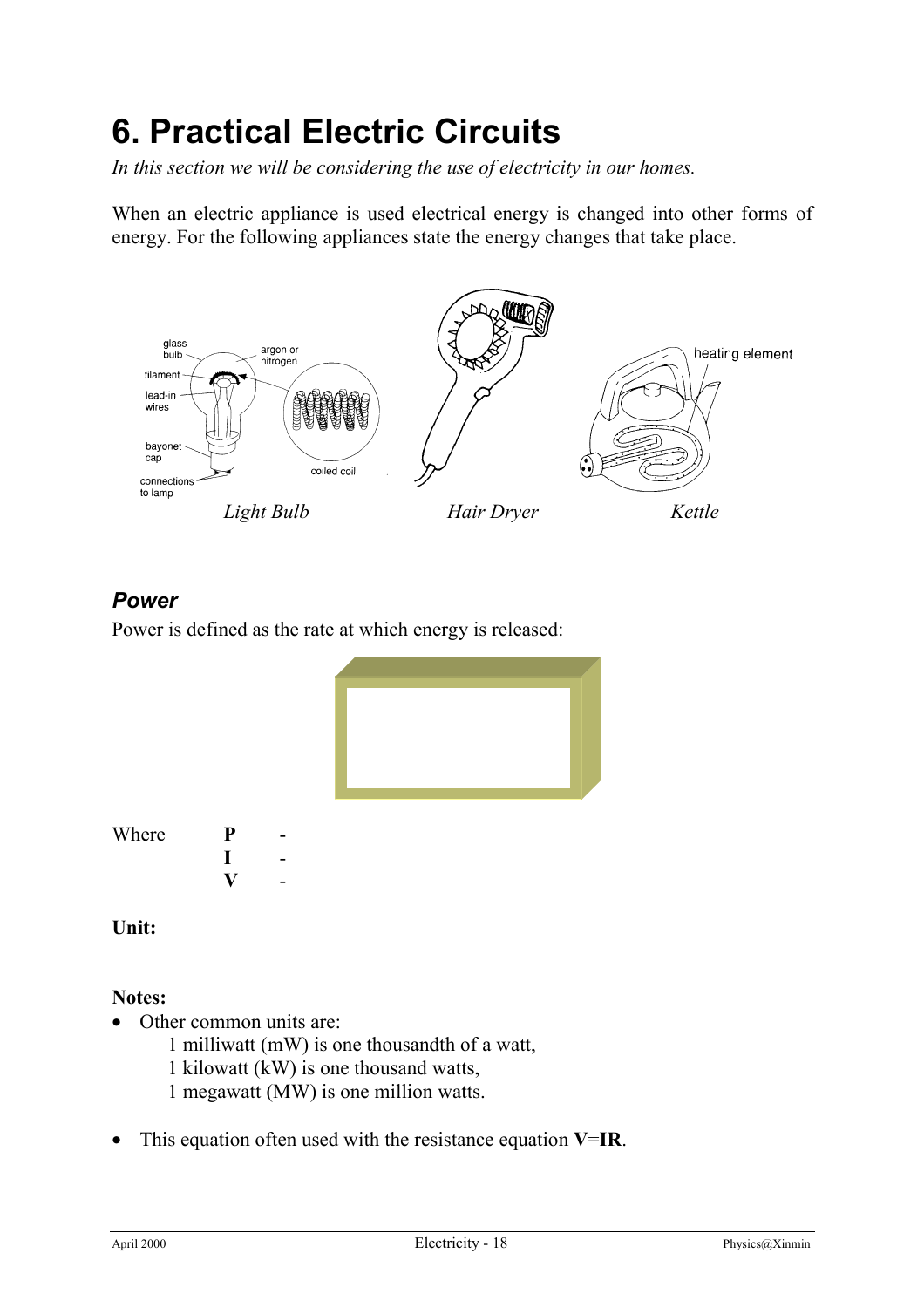Very often electrical components have the power stated on them.

- **Q1.** What does it mean when a bulb has stated on it 60 W, 240 V?
- **Q2.** What would be the current flowing through such a bulb?
- **Q3.** Complete the following table to find the power, voltage or current of the given appliances.

| <b>APPLIANCE</b> | POWER (W) | VOLTAGE (V) | <b>CURRENT</b> (A) |
|------------------|-----------|-------------|--------------------|
| Lamp             |           | 240         | 0.25               |
| Television       | 20        |             |                    |
| Hair dryer       | 500       | 250         |                    |
| Air-con          |           | 250         |                    |

## *Electrical Energy*

The electrical energy used can be calculated from the equation:

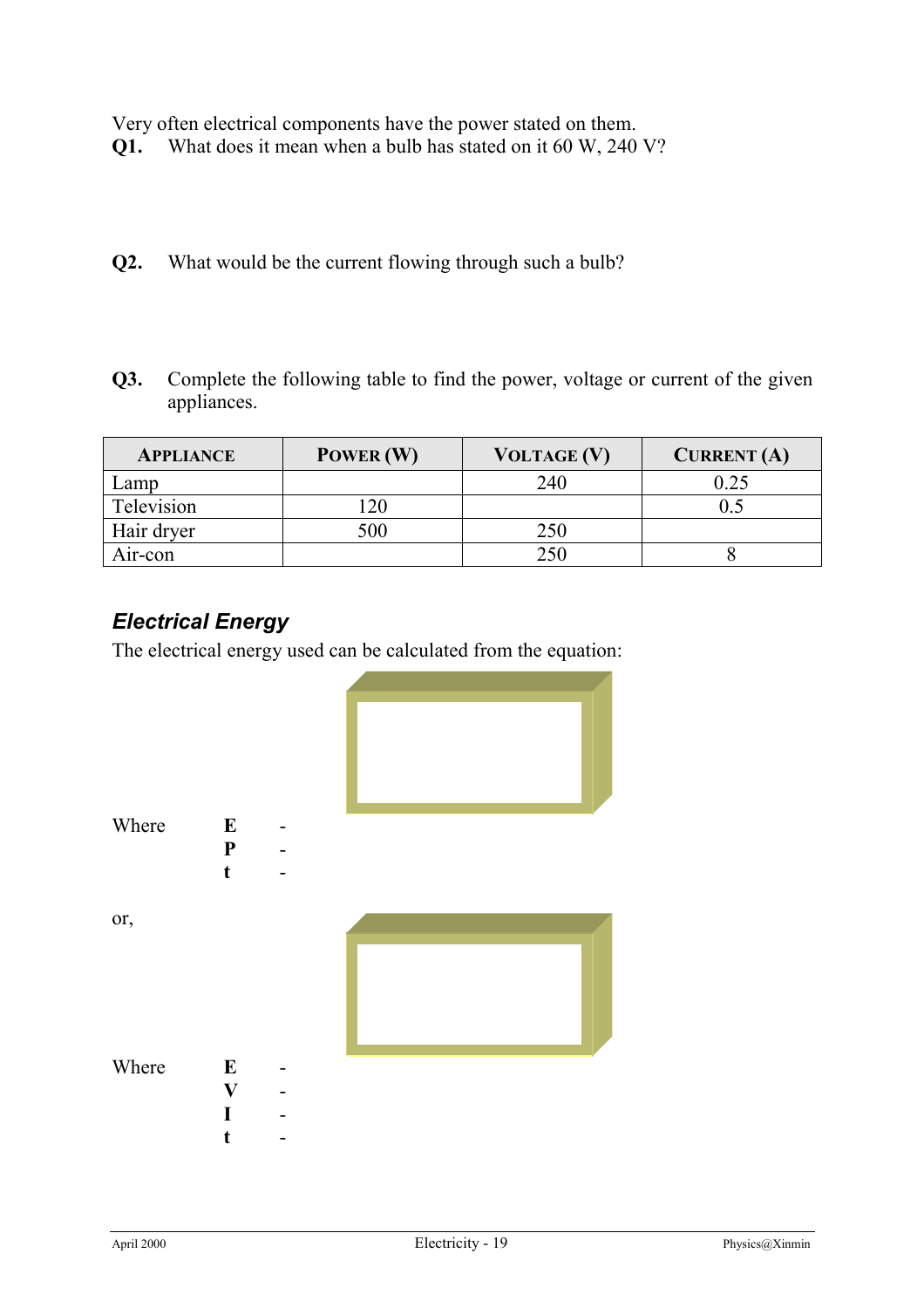#### **Example:**

**Q.** What is the energy used by a 100 W bulb switched on for 50 minutes?

As you can see from the example the joule is a small unit to measure electricity with. For home use we usually use another unit, the  $(kWh)$ .

1 kWh is the electrical energy used by a 1 kilowatt appliance in one hour. This is often referred to as a **unit** of electricity.

#### **Example:**

| <b>APPLIANCE</b> | <b>POWER</b> | <b>TIME</b> | <b>ENERGY</b> |
|------------------|--------------|-------------|---------------|
|                  |              |             | (kWh)         |
| Air-con          | 1500 W       | 8 h         |               |
| Refrigerator     | 200 W        | 24h         |               |
| Fan              | 50 W         | 8 h         |               |
| Iron             | $2$ kW       | 30 min      |               |

Complete the table to find the energy used by the appliances in the given time.

## *Cost of Electricity*

Electricity is bought from the PUB by the unit (kWh).

#### **Examples:**

**Q1.** What is the cost of running a 2 kW air-conditioner from 9 p.m. to 7 a.m. if the cost of electricity is  $15¢$  per unit?

**Q2.** A 2 kW kettle uses  $3¢$  of electricity in boiling some water in 5 minutes. What is the cost of a kWh of electricity?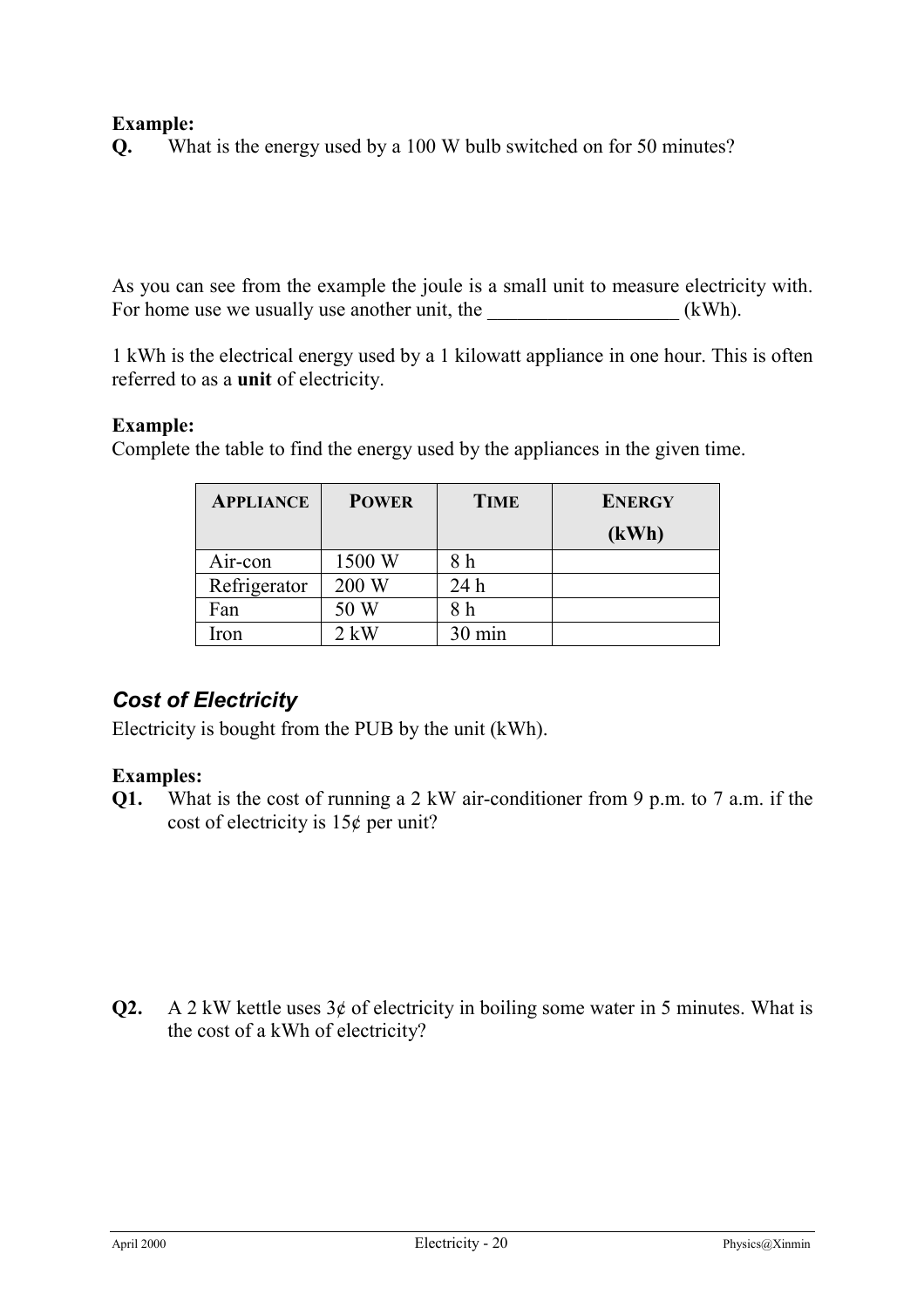## *Electricity in the Home*

The electricity supply to our homes comes from the PUB and will pass through the electricity meter, main switch and then into the circuits in the house.

There are several circuits, usually:

- one for lighting.
- one or more for power sockets,
- one for the cooker,
- one for the water (immersion) heater.

Each circuit has its own fuse.

Most of the circuits have three wires, Live, Neutral and Earth. **Examples of a Power and a Lighting Circuit:**



The power circuit consists of three '*rings*' of wire connected in parallel to each power socket. Hence it is often referred to as a *'ring main'*.

**Q.** Why do we form rings for the power circuit?

#### **A Three-Pin Plug**



- 1. What are the correct colours of the three wires found in a three pin plug? *(on the diagram identify the wires and give their correct colours)*
- 2. Which wire is the fuse connected to?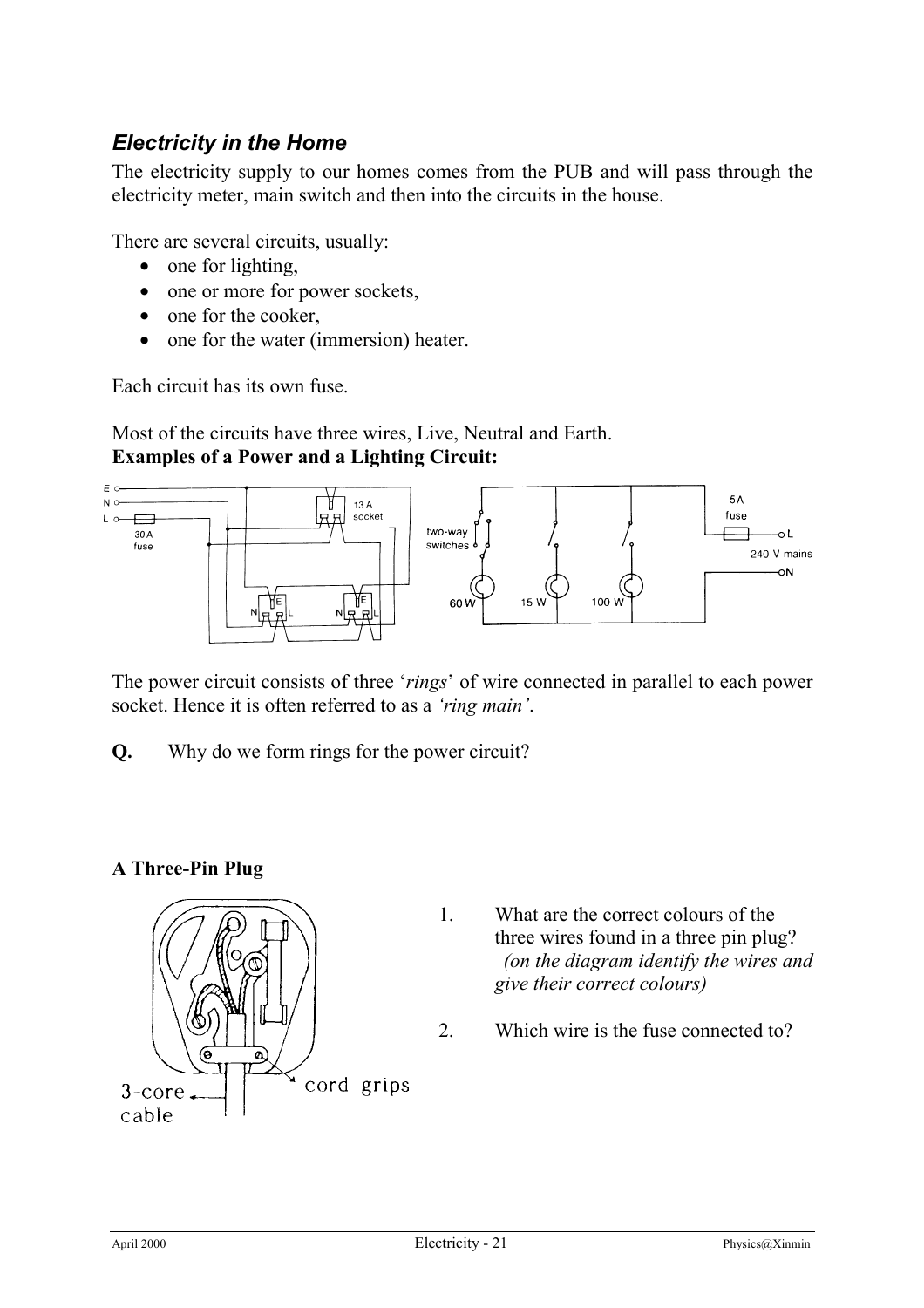#### **Switches**

Used to turn on and off the power in electrical appliances.

*Consider the following cases of a fault in the appliance:*



**Q.** Is it safer to place a switch in the live wire or the neutral wire? Why?

## *Fuses*

**Q1. N**ames the **two** different types of fuse (*pictured below*) found in our homes?



**Q2.** What is the purpose of having a fuse in a circuit?

**Q3.** How does a fuse work?

#### **Note:**

Not all fuses are the same, typical fuse ratings are 1A, 3A, 5A and 13A. We always choose a fuse of the next highest power rating.

- a) If a bulb takes a current of 3.1 A, which fuse would you choose?
- b) If an appliance is stated to have a power rating of 300 W and is to be used with a 240 V supply, which fuse would you use?
- **Q4.** In which wire, live or neutral, would it be best to place the fuse? Why?